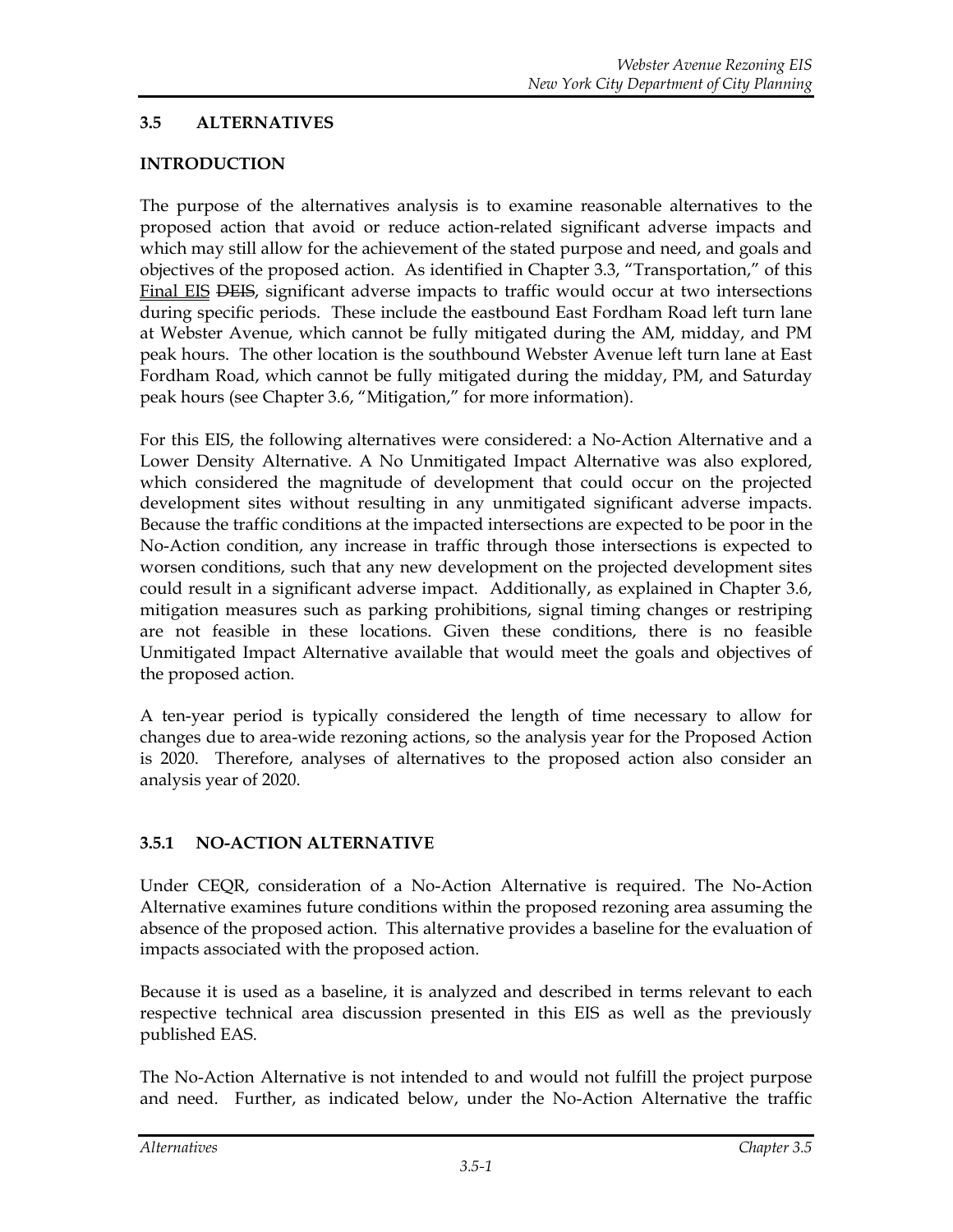conditions at the intersections that are significantly impacted under the the proposed action would still be poor, even absent the proposed action.

In particular, with the No-Action Alternative at the Webster Avenue/Bedford Park Boulevard intersection, during the AM peak period, the eastbound Bedford Park Boulevard approach would operate at a v/c ratio of 0.94. The westbound Bedford Park Boulevard approach would operate at a  $v/c$  ratio of 0.95. The southbound left turn lane would deteriorate to LOS F with 132.3 average seconds of delay and a  $v/c$  ratio of 1.13. During the midday period, the eastbound Bedford Park Boulevard approach would deteriorate to LOS E with 62.6 average seconds of delay and a  $v/c$  ratio of 0.99. During the PM peak period, the eastbound Bedford Park Boulevard approach would deteriorate to LOS E with 76.2 average seconds of delay and a  $v/c$  ratio of 1.03. The westbound Bedford Park Boulevard approach would deteriorate to LOS F with 105.1 average second of delay and a  $v/c$  ratio of 1.12. For the Saturday peak hour, the eastbound Bedford Park Boulevard approach would operate at a  $v/c$  ratio of 0.92. The westbound Bedford Park Boulevard de facto left turn lane would operate at LOS F with 116.3 average seconds of delay and a  $v/c$  ratio of 1.08.

The No-Action Alternative conditions at the Webster Avenue/East Fordham Road intersection during the AM peak period show that the eastbound left turn lane would deteriorate to LOS E with 73.7 average seconds of delay and a  $v/c$  ratio of 0.93. The eastbound through and right turn lane group would operate at a  $v/c$  ratio of 0.96. The northbound Webster Avenue left turn lane would deteriorate in LOS F with 143.2 average seconds of delay and a  $v/c$  ratio of 1.08. The northbound Webster Avenue through and right turn lane group would deteriorate to LOS E with 62.2 average seconds of delay. The southbound Webster Avenue left turn lane would deteriorate to LOS F with 88.7 average seconds of delay and a  $v/c$  ratio of 0.90. The southbound Webster Avenue through and right turn lane group would deteriorate in LOS F with 161.4 average seconds of delay and a v/c ratio of 1.22. For the midday peak period, the eastbound through and right turn lane group would operate at a  $v/c$  ratio of 0.96. The westbound through lane group would operate at a v/c ratio of 0.90. The northbound Webster Avenue left turn lane would deteriorate to LOS F with 108.5 average seconds of delay and a v/c ratio of 1.04. The northbound Webster Avenue through and right turn lane group would operate at a  $v/c$  ratio of 0.90. The southbound Webster Avenue left turn lane would deteriorate to LOS E with 67.6 average seconds of delay. The southbound Webster Avenue through and right turn lane group would deteriorate to LOS E with 70.0 average seconds of delay and a  $v/c$  ratio of 0.98. For the PM peak period at this intersection, the eastbound through and right turn lane group would operate at a v/c ratio of 0.96. The northbound Webster Avenue left turn lane would deteriorate to LOS F with 156.8 average seconds of delay and a  $v/c$  ratio of 1.13. The northbound Webster Avenue through and right turn lane group would deteriorate to LOS E with 57.0 average seconds of delay. The southbound Webster Avenue left turn lane would deteriorate to LOS E with 66.7 average seconds of delay. The southbound Webster Avenue through and right turn lane group would deteriorate in LOS F with 150.2 average seconds of delay and a  $v/c$  ratio of 1.19. For the Saturday peak period, the northbound Webster Avenue left turn lane would deteriorate to LOS F with 100.7 average seconds of delay and a v/c ratio of 0.96. The northbound Webster Avenue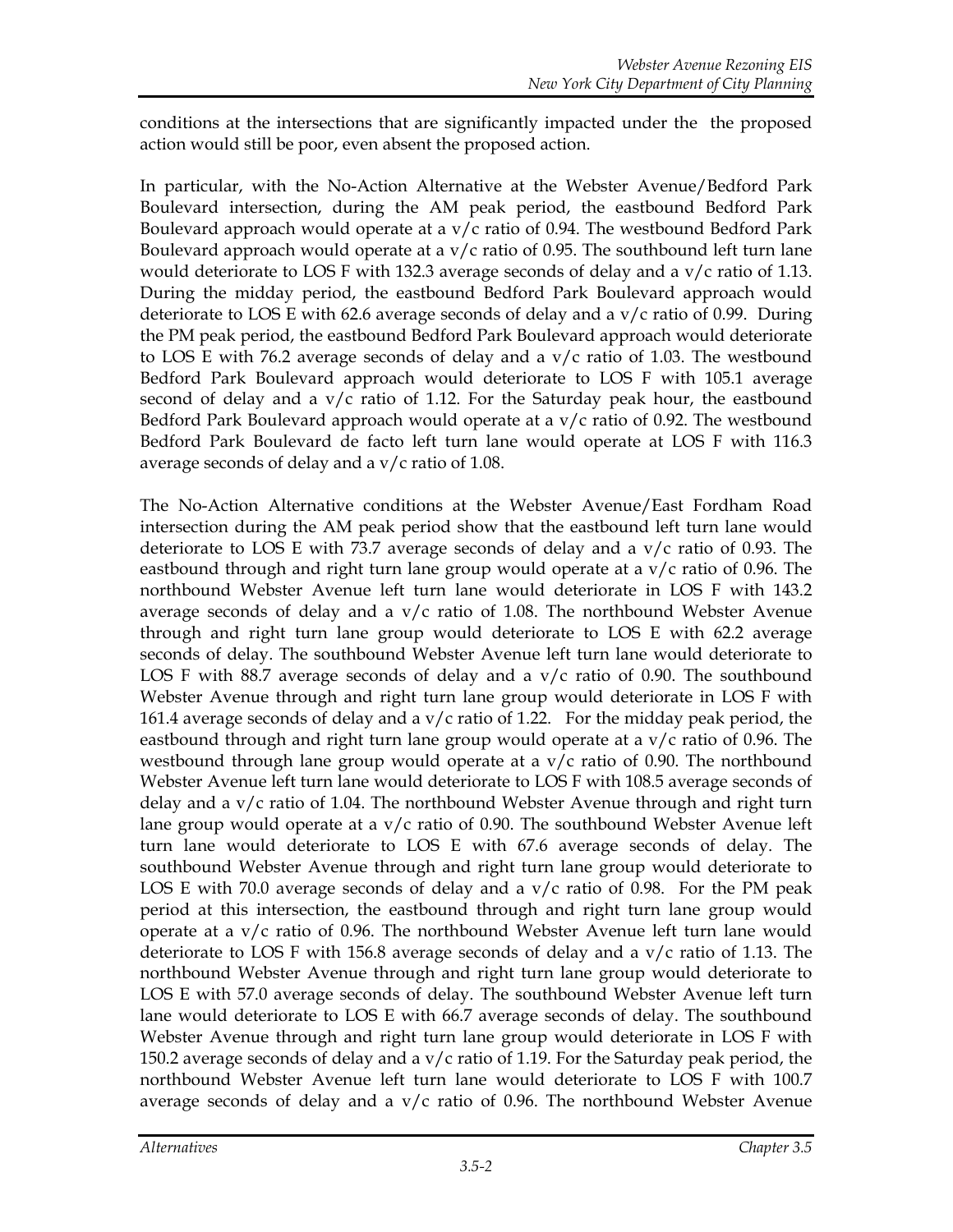through and right turn lane group would deteriorate in LOS E with 67.5 average seconds of delay and a v/c ratio of 0.91. The southbound Webster Avenue left turn lane would deteriorate in LOS F with 136.1 average seconds of delay and a  $v/c$  ratio of 1.09. The southbound Webster Avenue through and right turn lane group would deteriorate in LOS E with 71.8 average seconds of delay and a v/c ratio of 0.94.

# **3.5.2 LOWER DENSITY ALTERNATIVE**

A Lower Density Alternative to the proposed action was developed to determine whether the purpose and need established for the proposed action could be accomplished while avoiding or reducing the unmitigated significant adverse impacts to traffic that have been identified. The alternative was designed specifically to entail the type, density and locations of development on the identified projected development sites that together would be expected to meet the project purpose and need.

Under the Lower Density Alternative, there would be no commercial retail, restaurant or office uses permitted at projected development sites 1, 2, and 3, and residential development would be limited to a floor-area ratio (FAR) of 3.0. In addition, at projected development sites 4-21, the residential FAR would also be limited to 3.0, but no other changes would occur (e.g., other commercial, community facility, and office uses would be included as part of the alternative). As such, the mix of uses in the rezoning area would be similar to that mix of uses characterizing the proposed action, with projected development sites 1, 2, and 3 (at the southern end of the rezoning area nearest the location of predicted significant adverse traffic impacts) developed, but without commercial uses. Otherwise, this alternative would entail simply an overall lowering of the residential density on projected development sites 4-21.

With this lower density alternative, net incremental trips relative to the No-Action condition would be reduced (negative) for the AM, midday, and PM peak hours. No significant traffic impacts would occur at the intersection of Webster Avenue and Bedford Park Boulevard, unlike the proposed action. Two significant traffic impacts would occur at the intersection of Webster Avenue and East Fordham Road, which would be the southbound through and right turn lane group in the AM peak period, and the eastbound left turn lane in the PM peak period. As consideration of the No-Action Alternative reveals, traffic studies concluded that the unmitigatable traffic impacts at the intersection of East Fordham Road and Webster Avenue would not be avoided even absent the proposed action. Consequently, the Lower Density Alternative, while it could meet the project purpose and need, would not avoid the unmitigatable adverse traffic impacts.

Otherwise, as outlined below, the Lower Density Alternative would result in no impacts to other technical areas considered in the EIS, as would be the case with the proposed action.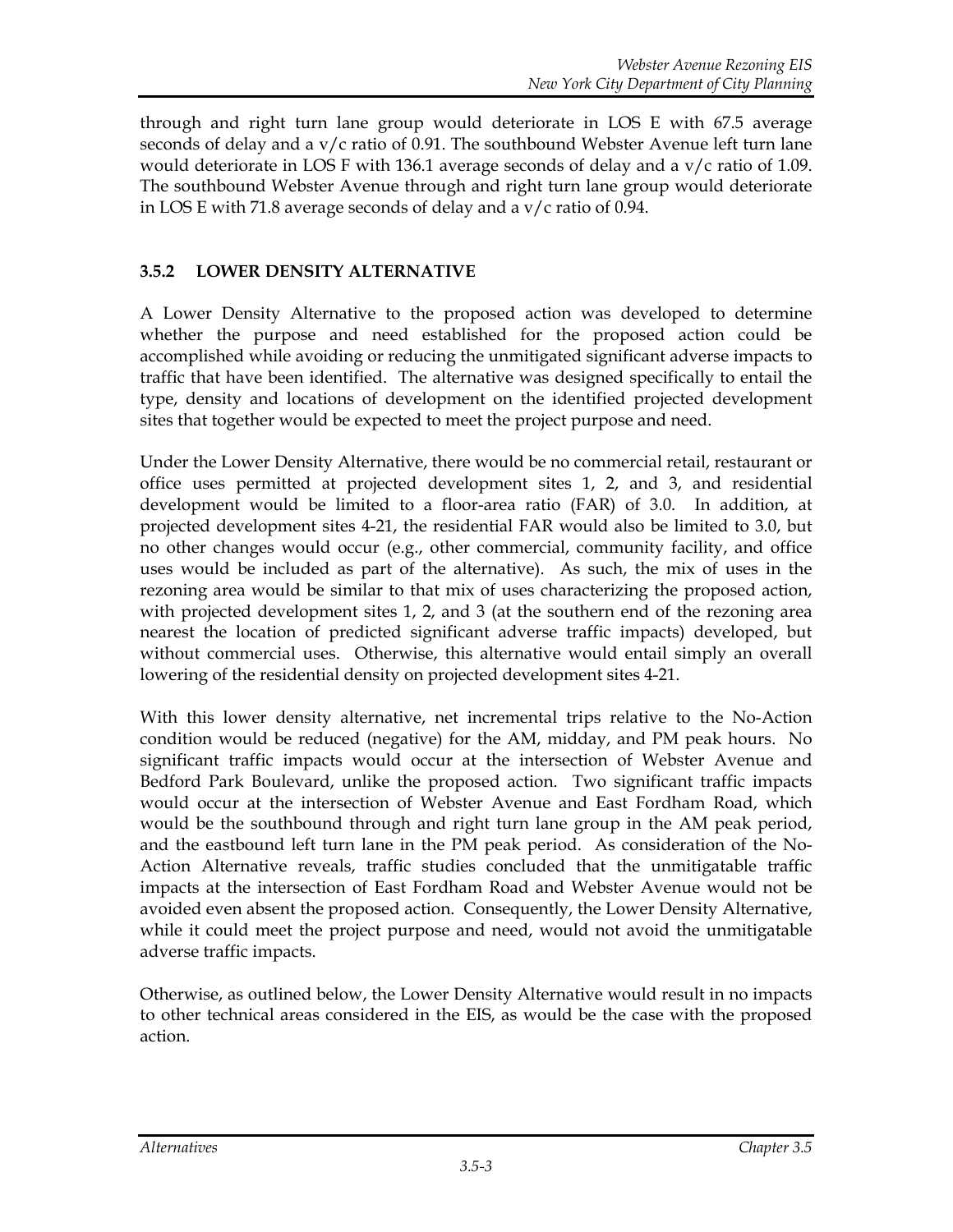### **Land Use, Zoning, Public Policy**

The Lower Density Alternative, as described above, generally would entail the same overall mix of land uses as the proposed action and assume the development of the same projected development sites. As such, the differences between comparing either the proposed action or the Lower Density Alternative to the No-Action Alternative would be similar. As with the proposed action, the Lower Density Alternative would result in substantial changes to land use and zoning, compared to the No-Action Alternative, but these would not be adverse.

The Lower Density Alternative would apply to the same rezoning area as the proposed action, and differ only in text: specifically, the Lower Density Alternative, unlike the proposed action, would not allow commercial development to be part of the development on projected development sites 1, 2, and 3, and it would establish a lower residential FAR of 3.0 for these sites and projected development sites 4-21; the remaining projected development sites 22-24 would have the same development programs and densities as they do under the proposed action. Even at the lower density and absent the commercial development on the southernmost sites, however, the Lower Density Alternative would serve to direct development to the Webster Avenue corridor and preserve the existing development densities of the Norwood and Bedford Park neighborhoods to the west. Further, because the purpose and need would be the same for either the Lower Density Alternative or the proposed action, there would be no conflicts with public policy. Consistency with the Waterfront Revitalization Program (WRP) would be ensured with either the Lower Density Alternative or the proposed action, given that either would affect the same rezoning area, with the portion north of Mosholu Parkway and east of Webster Avenue lying within the coastal zone, and given the same projected development sites would be developed in similar ways. As the proposed action would be consistent with the WRP, so would the Lower Density Alternative.

# **Water and Sewer Infrastructure**

The Lower Density Alternative would affect the same projected development sites as the proposed action and apply to the same rezoning area. Therefore, the drainage and catchment areas would also be the same. The Lower Density Alternative would result in modestly lower water and sewer demand than the Proposed Action, but neither the proposed action nor the Lower Density Alternative would result in significant adverse impacts. As the proposed action would not result in non-compliance with the WRP due to adverse impacts to water and sewer infrastructure, the Lower Density Alternative likewise would also be in conformity with the WRP in this regard.

#### **Transportation**

As noted above, the Lower Density Alternative was evaluated to determine whether it would eliminate the significant traffic impacts that were identified at the intersections of Webster Avenue at East Fordham Road and Webster Avenue at Bedford Park Boulevard. (See Chapter 3.3, "Transportation," for a detailed discussion of proposed action traffic impacts at these locations and Chapter 3.6, "Mitigation," for discussion of applicable mitigation.)